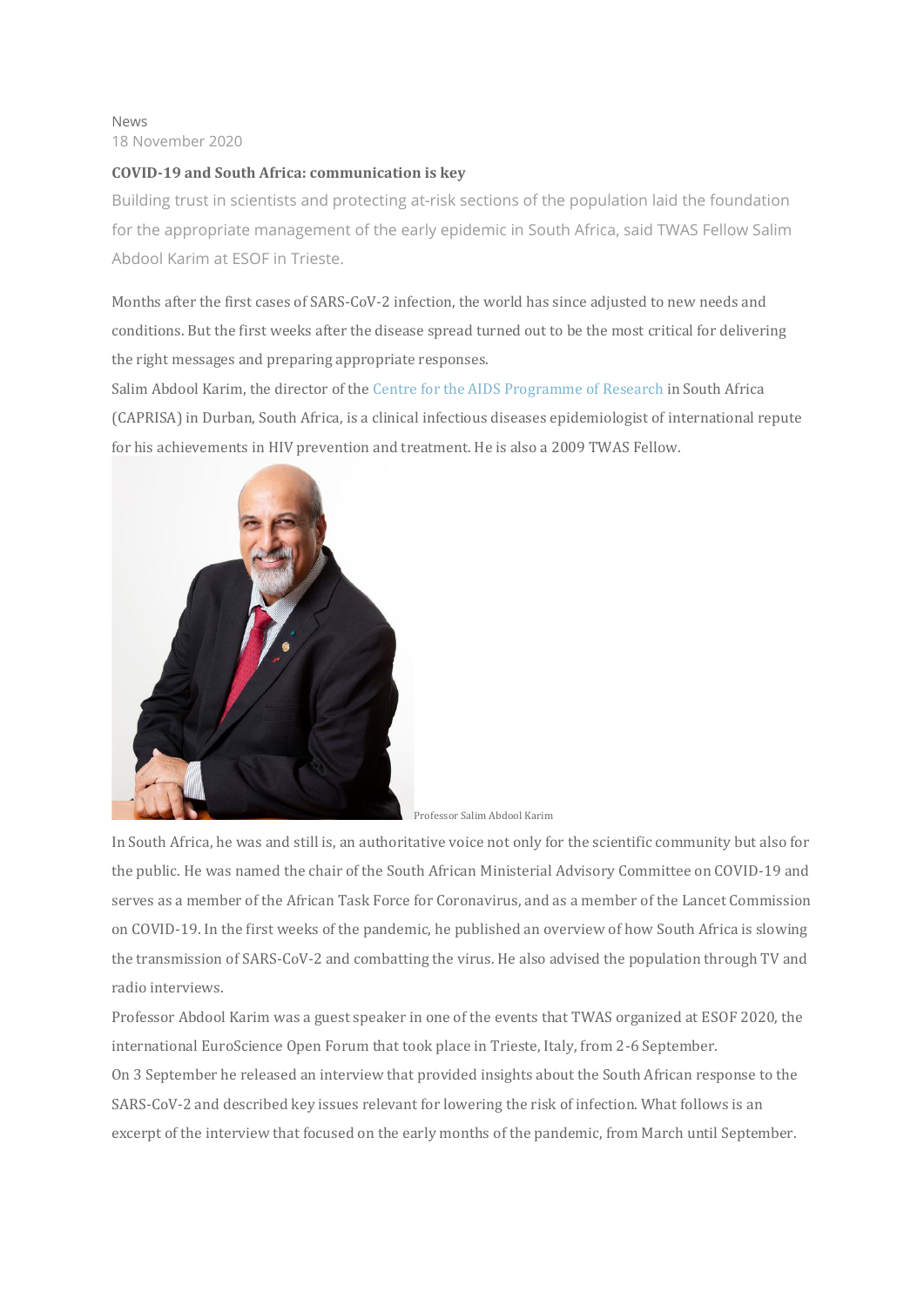## **Professor Abdool Karim, how did the South African scientific community address the SARS-CoV-2 infection in its early days?**

Since our first case on 5 March, our understanding of the epidemic has been evolving. On 15 March, the President of South Africa declared the "state of disaster". We closed schools and banned international travel for an initial five-week lockdown. This is when we increased our efforts to understand this virus, sharing experiences with colleagues worldwide on how we and they were responding to COVID-19. **Communication is playing an important part in COVID-19. How did the scientific community manage to contain the dissemination of untrusted news that usually happens, especially through the Internet, in times of exceptional events?**

We tried to deliver scientifically rigorous messages because we realised that providing the population with reputable news was important also for prevention. The government established a ministerial advisory committee that advises the Minister of Health. I chair this committee, and in that role, it's my responsibility that we deal with key challenges to provide the best available scientific advice. I am also the co-chair of a consortium coordinating the clinical trials in Africa under the African Union, which was created to encourage and foster clinical trials of Covid-19 vaccines in Africa. We knew we had to do the best we could learning from other coronaviruses and influenza to extrapolate what would be the best course of action.

#### **Were you able to publish any scientific results in such a short time?**

Sure we did. We published a paper in the *New England Journal of Medicine* looking at the South African response from a clinical perspective; and then a paper with my wife, Dr Quarraisha Abdool Karim, in *Science*, looking at COVID-19 and how it affected HIV and tuberculosis (TB). But we also engaged in public education programmes. Over the last 4-5 months, I have contributed to TV and radio interviews, online articles, posted on social media. Much of the coverage, three quarters, was inside South Africa, but there was also substantial coverage outside South Africa.

**As a government advisor, you were requested to look at the South African situation after the first cases were reported, to suggest strategies and effective responses. What was your advice?** I developed an eight-stage response whose steps are overlapping. Stage one is about preparation: it is focused on surveillance and community education. Then I listed the importance of primary prevention: all those risk-reducing measures that we know can decrease the infection (social distancing, hand-washing, wearing masks). Lockdown and active case-finding were next. The remaining steps were focused on hotspots surveillance and the role of medical care: protecting staff from the infections and granting hospital space and equipment to ill people. Last but not least, I urged on the importance of implementing burial capacity and managing the psychological and social impact of the epidemic, building vigilance through the tracking of antibody levels in the population and vaccine administration, if available.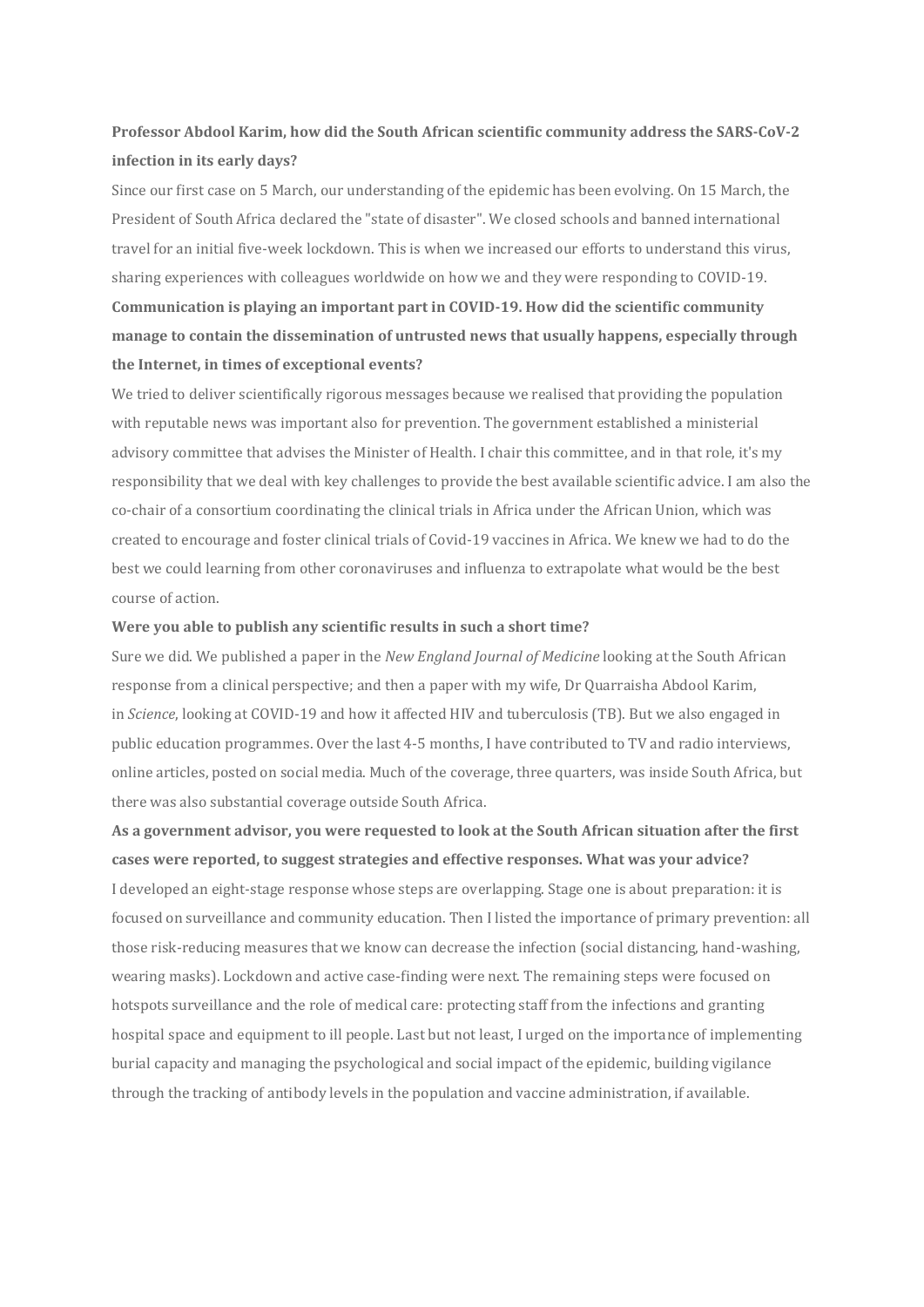# **Some numbers in Africa were puzzling: many cases of people infected with Coronavirus, but not many deaths. Why?**

This was enigmatic to me. Why didn't we have the severe epidemic of coronavirus as in some other countries such as Italy? I don't have a good explanation, but a number of hypotheses: early lockdowns and cross-reactive immunity, for example. Another explanation of why the death rate is lower in Africa could be that we have a younger population. But again, that only accounts for a part and not all of the difference. The epidemics actually came later in Africa than it did in Europe, and steps were already taken to protect the elderly.

Most of the old age homes in South Africa are very restrictive, you cannot meet with an elderly person inside: they have to be outside, at a certain distance because doctors are very concerned about the virus spreading. So the protection given to old-age homes could have been one of the reasons, and perhaps also slightly lower rates of diabetes, and so on. Put all these observations together and we might have the answer.

### **Anti-vax movements and distrust towards science are quite common nowadays. What is the situation in South Africa?**

Anti-vaccine lobbies are a strong presence in our country like they are in the US. They create conspiracies that Bill Gates is testing his vaccines on Africa. These lobbies use social media mainly to share misinformation. I myself have been attacked on social media for my positions supporting vaccines. But they are a very concerted group, they are small, they are media-savvy and they use that to create hesitancy in people about the safety of vaccines. Unfortunately, in the COVID situation, they present a particularly serious problem for us.

## **Over the months this virus has apparently changed: we see more positives but fewer deaths (as of September). Is its genome changing? Are we becoming stronger?**

It's difficult to give a straightforward answer to this question. In general, the proportion of a population that becomes infected during the first wave is around 3-10%. In the case of the Coronavirus, looking at studies that tested people for antibodies we see that only 5% of people were infected. From February to September we sequenced the genome of over 1000 viruses and we saw very minor changes in the genetic makeup of the virus, one genetic change per month at most. These mutations have not changed the virus in any meaningful way. What's more, the virus's main protein, called "spike protein", used to bind to human cells seems genetically very stable.

And that's a good sign because most of the vaccines are targeting the spike protein, and most of them are using European strains of the virus which are the same strains we have in Africa.

# **At CAPRISA, where your wife (also a TWAS Fellow) serves as the associate scientific director, scientists are equally committed to AIDS and tuberculosis. Did COVID-19 distract away from these two conditions, jeopardizing the treatment of HIV/TB patients?**

South Africa's population is about 58 million, and we have 7.7 million who live with HIV. In South Africa, we have one of the biggest HIV treatment programmes in the world, with nearly 5 million people under